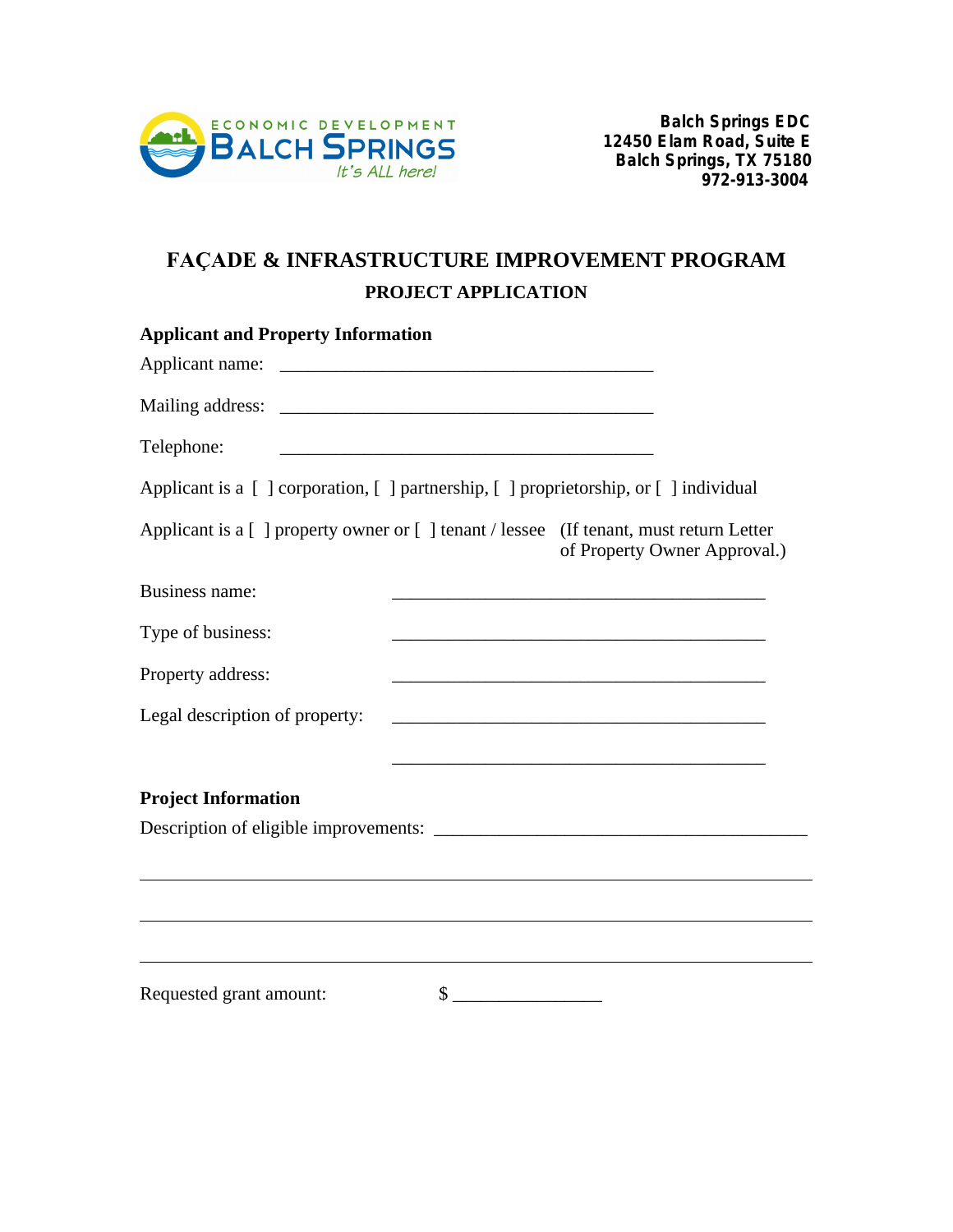Contractor name(s) and telephone(s): \_\_\_\_\_\_\_\_\_\_\_\_\_\_\_\_\_\_\_\_\_\_\_\_\_\_\_\_\_\_\_\_\_\_\_\_\_\_ Contractor Located within the City Limits of Balch Springs? Yes \_\_\_\_\_\_\_ No \_\_\_\_\_\_\_\_ Estimated start date of construction: Estimated completion date of construction: Description of improvements to property <u>not</u> eligible for grant funding: \_\_\_\_\_\_\_\_\_\_\_\_\_ Describe source of matching funds: \_\_\_\_\_\_\_\_\_\_\_\_\_\_\_\_\_\_\_\_\_\_\_\_\_\_\_\_\_\_\_\_\_\_\_\_\_\_\_\_\_\_

I have read the Façade & Infrastructure Improvement Program description and agree to all terms contained therein, including compliance with all applicable city, state, and Federal codes and the one (1) year maintenance requirement.

| Applicant (signature): |  |  |
|------------------------|--|--|
|------------------------|--|--|

#### **Attachments**

- [ ] Photographs of structure showing existing facades
- [ ] Project budget form
- [ ] Written bids for work to be completed (minimum three (3) required)
- [ ] Commitment to Maintenance form
- [ ] Letter of property owner approval (if necessary)
- [ ] Drawings or renderings that illustrate improvements (if available)
- [ ] Other supporting plans or illustrations of improvements (if available)

Only complete applications may be considered for approval. Applications should be delivered to the Balch Springs Economic Development Corporation office at 12450 Elam Road, Suite E, Balch Springs, Texas 75180. See program description for application deadline(s).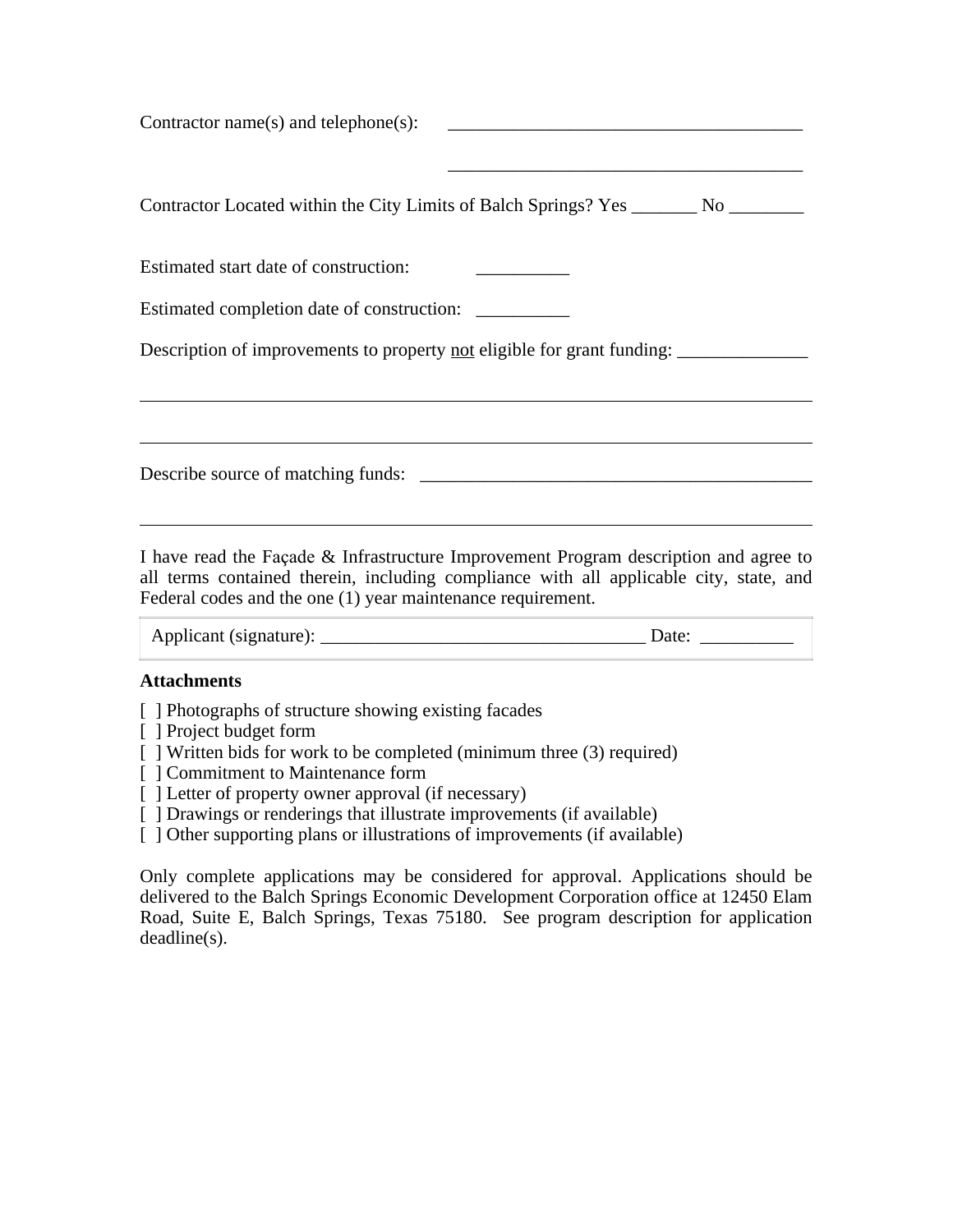## **BALCH SPRINGS ECONOMIC DEVELOPMENT CORPORATION FAÇADE & INFRASTRUCTURE IMPROVEMENT PROGRAM**

## **PROJECT BUDGET**

| Applicant (print):                                                                 |                             |                                                                                                                      |       |
|------------------------------------------------------------------------------------|-----------------------------|----------------------------------------------------------------------------------------------------------------------|-------|
| Name of business:                                                                  |                             | <u> 1989 - Johann John Stone, markin film yn y brenin y brenin y brenin y brenin y brenin y brenin y brenin y br</u> |       |
| Property address:                                                                  |                             |                                                                                                                      |       |
| <b>Proposed Budget</b>                                                             |                             |                                                                                                                      |       |
| Materials costs:<br>(Provide estimate of quantities, unit costs, and total costs.) | $\sim$                      |                                                                                                                      |       |
| Labor costs:                                                                       | $\frac{\text{S}}{\text{S}}$ |                                                                                                                      |       |
| Total project budget:                                                              | $\sim$                      |                                                                                                                      |       |
| Requested grant amount:                                                            | $\frac{\text{S}}{\text{S}}$ |                                                                                                                      |       |
| Attach written bids from three (3) contractors:                                    |                             |                                                                                                                      |       |
|                                                                                    |                             |                                                                                                                      |       |
|                                                                                    |                             |                                                                                                                      |       |
|                                                                                    |                             |                                                                                                                      |       |
|                                                                                    |                             |                                                                                                                      | Date: |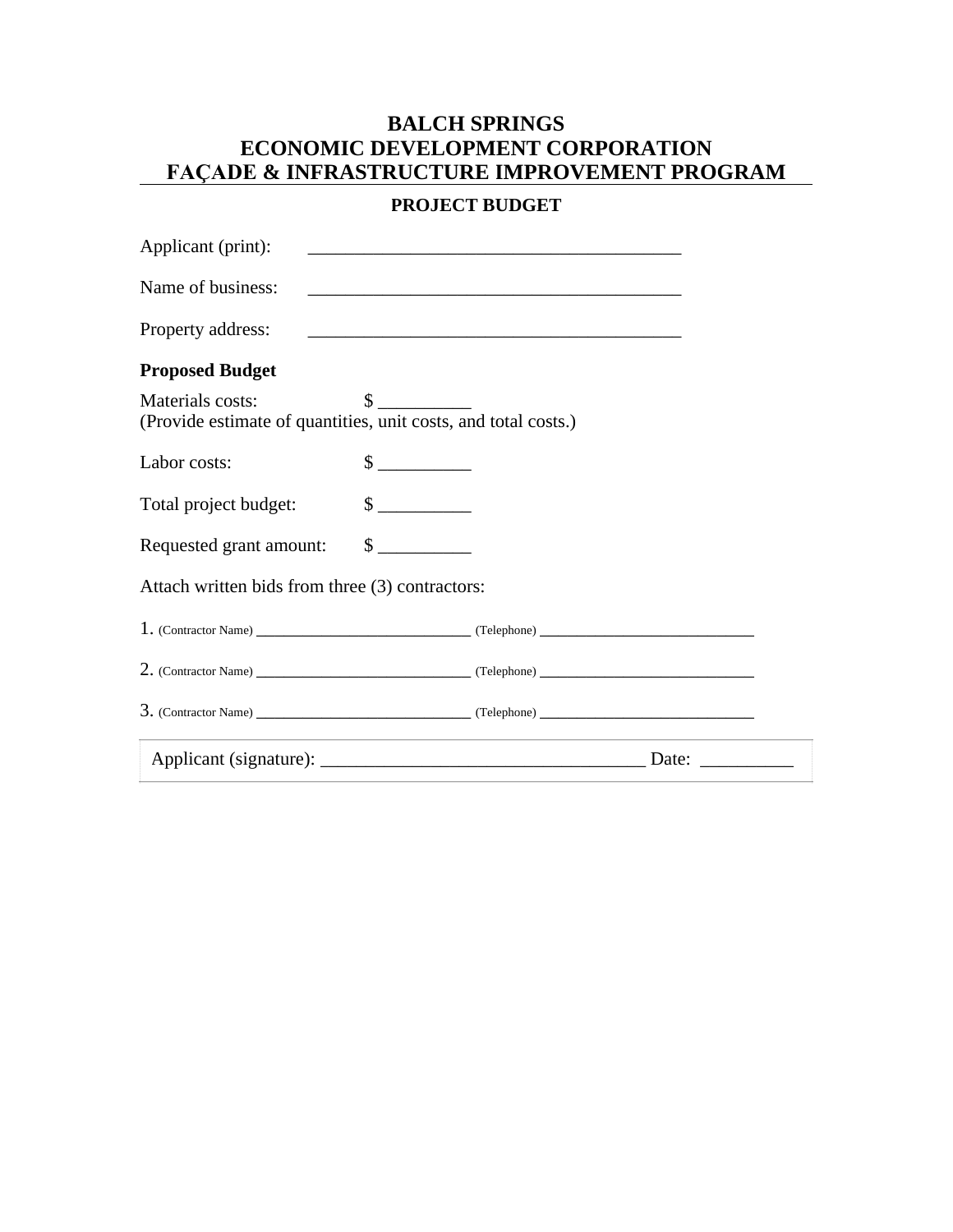## **BALCH SPRINGS ECONOMIC DEVELOPMENT CORPORATION FAÇADE & INFRASTRUCTURE IMPROVEMENT PROGRAM**

#### **COMMITMENT TO MAINTENANCE**

I, the undersigned, acknowledge that in consideration for the improvements made to the property described herein, the improvements shall be maintained according to the approved application and all applicable city, state, and Federal codes for a period of no less than one (1) year after completion. The City of Balch Springs reserves the right to make periodic inspections of the project during construction and after completion to ensure compliance with applicable codes.

| Applicant (print):    |                                                                                                                                                                            |
|-----------------------|----------------------------------------------------------------------------------------------------------------------------------------------------------------------------|
| <b>Business name:</b> | <u> 1989 - Johann John Stoff, deutscher Stoffen und der Stoffen und der Stoffen und der Stoffen und der Stoffen</u>                                                        |
| Property address:     |                                                                                                                                                                            |
| Mailing address:      |                                                                                                                                                                            |
|                       | <u> 1989 - Johann Stoff, deutscher Stoff, der Stoff, der Stoff, der Stoff, der Stoff, der Stoff, der Stoff, der S</u>                                                      |
| Telephone number:     |                                                                                                                                                                            |
|                       |                                                                                                                                                                            |
|                       | <b>State of Texas</b><br>ş<br>County of $\_\_\_\_\_\_\_\_\_\_\_\_$<br>$\S$                                                                                                 |
|                       | Springs, Texas.                                                                                                                                                            |
|                       | <u> 1989 - Johann Barbara, margaret eta idazlea (h. 1989).</u><br>My Commission expires:<br>$\overline{\phantom{a} \phantom{a}}$ , 20 $\overline{\phantom{a} \phantom{a}}$ |